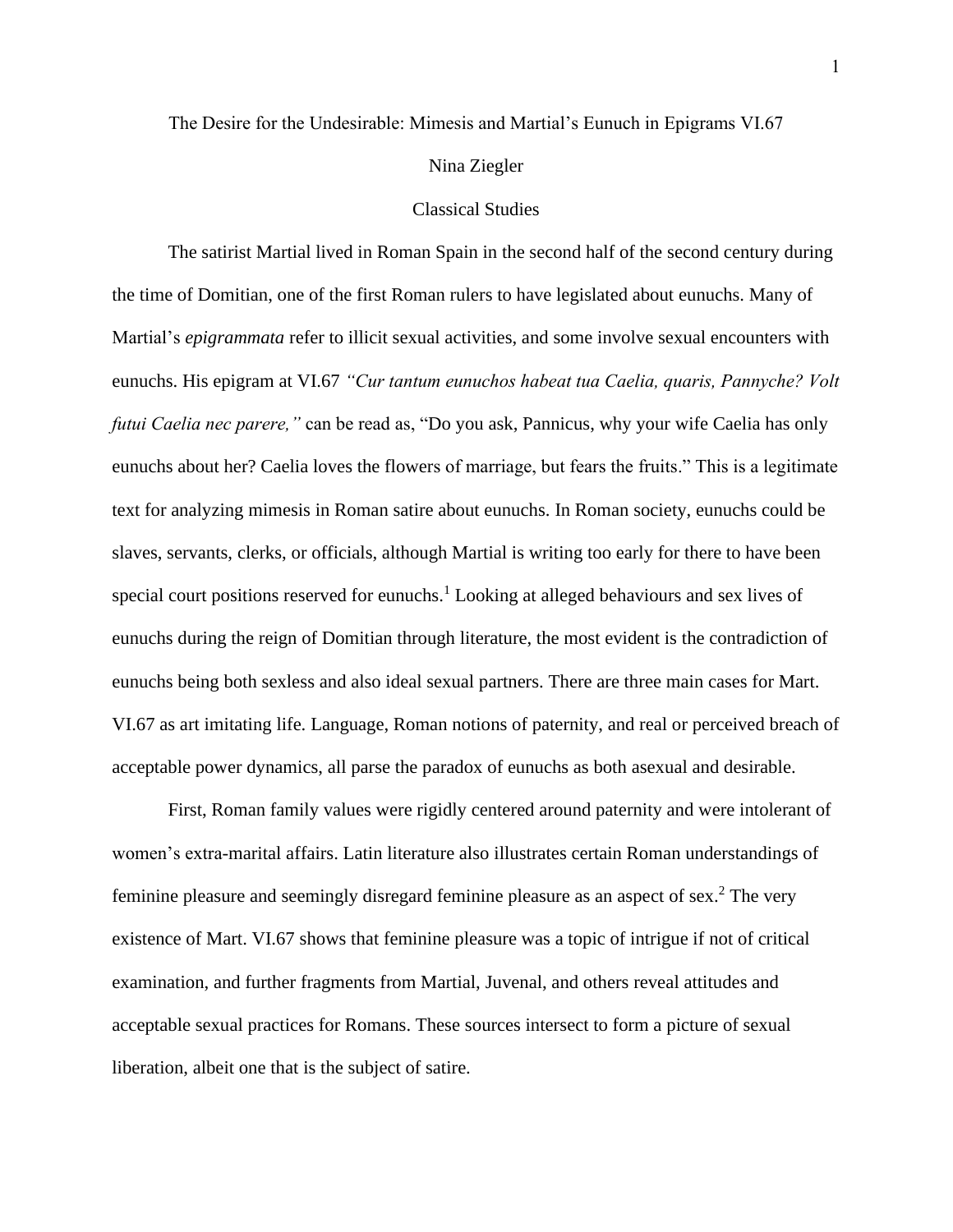While Martial's fragment stemmed from satire and commentary on the lustful nature of both Caelia and the stock-character anonymous eunuchs, this does not mean that eunuchs were not involved in affairs of pleasure. Martial provides this himself in *Ep*. VI.2 (addressed to Domitian): "You now forbid both, Caesar, and promote future generations, whome you desire to be born without illegitimacy. Henceforth, under your rule, there will be no such thing as a eunuch or an adulterer; while before, oh sad state of morals! The two were combined in one." This is playing directly into the Roman stereotype of eunuchs as sexually-depraved and synonymous with "adulterer." "Oh sad state of morals" leaves Martial's reader knowing judgment is taking place, and that the proper position is against adultery. While Martial was unlikely referring to a *common* phenomenon of women and eunuchs having consequence-free sexual relations, the poem elucidates Roman understandings of eunuchs, sexual desirability and pleasure, and the anxieties of paternity and power in sex.

### Language

The core of this poem is that the wife of Pannicus, Caelia, wants sex but not pregnancy. Immediately readers are faced with paradoxes and questions which tailored to a Roman audience. Does Caelia intend to avoid intercourse? Does she want intercourse but only with the guarantee that it will not result in pregnancy? Is it the eunuch aesthetic which attracts Caelia? Eunuchs in Roman literature were frequently the subject of harsh invective. A valid role of the eunuch is given elsewhere in Martial's *Epigrammata* at III.82.15–17 "*digiti crepantis signa nouit / eunuchus et delicatae sciscitator urinae / domini bibentis ebrium regit penem* (the eunuch knows well the signal of his snapping fingers and coaxes out the delicate urine as he manages the tipsy penis of his drunken master)".<sup>3</sup> This instance references an actual (if hypothetical) eunuch, with an appropriate servile relationship to a master. However, the argument could also be made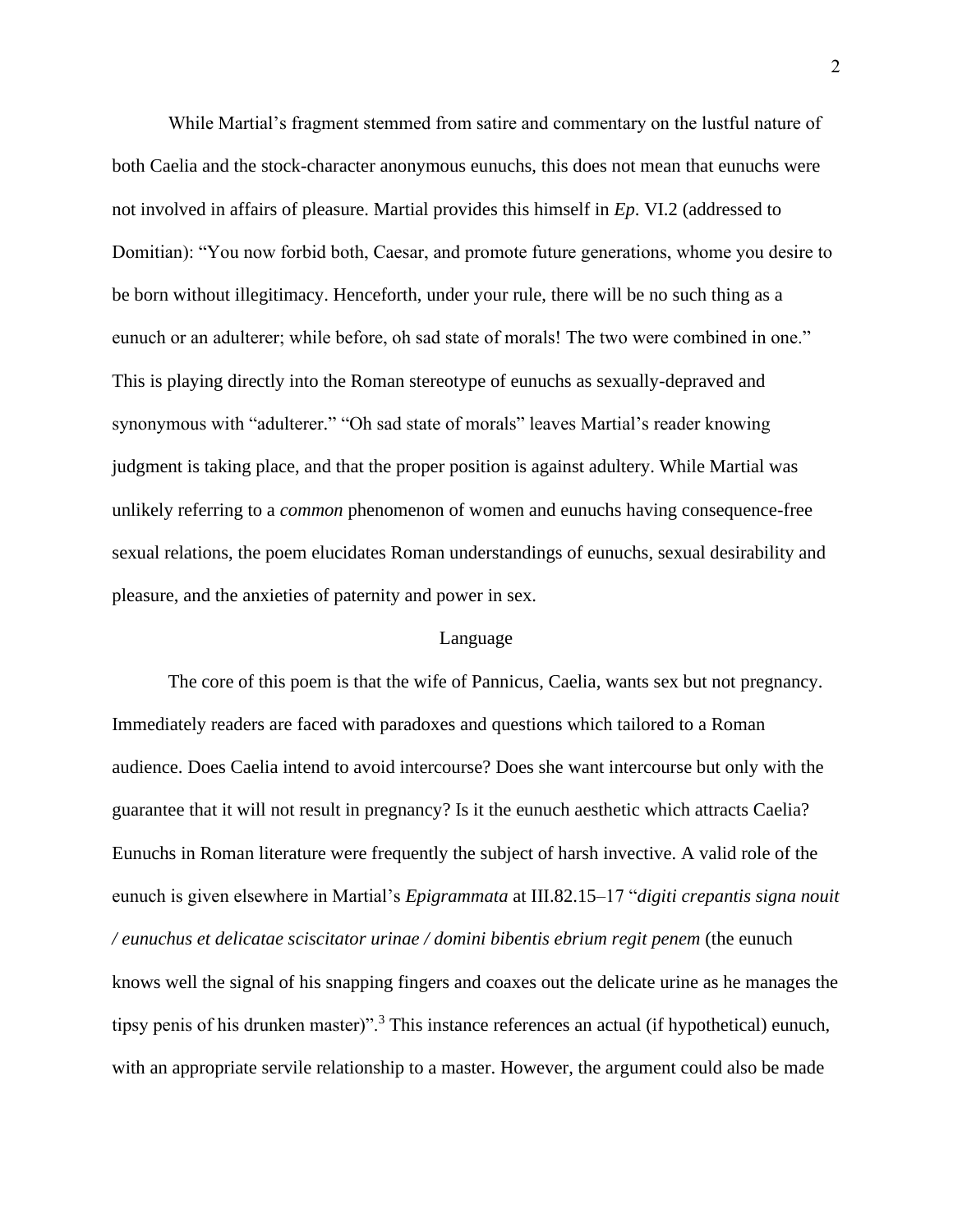that the word "eunuch" is used as a derogatory epithet to emphasize the degrading and emasculating job. This instance introduces the essence of the problem with terminology around eunuchry.

Translations of Mart. *Ep*. VI.67 frequently translate *eunuchos* as "priests of Cybele" and the word *galli* as "eunuch." This is a mistake; these are not interchangable words. The words are slippery: naturally, slang and discourse are lost to us, but there are a myriad of terms used in literature to describe people neither female or male. *Spadones, castrati, eunuchos, thilbias, heterai, cinaedi, galli, hermaphrodite*, the list of Latin, Hebrew, and Greek terms used to describe intersex people goes on and on. Martial aptly uses all the expected vocabulary that insinuates a eunuch or emasculated man. Throughout his 12 *Epigrammata*, he uses *gallus* nine times, *spado* eight times, and finally *eunuchus* five times.<sup>4</sup>

Typically, and observably in the poetry of Martial and Juvenal, *eunuchus* referred to someone whose testicles were surgically removed. The paradox with a eunuch having sex is unclear without first clarifying what is meant by eunuch. Further, when discussing eunuchs having penetrative intercourse the satirists/poets are implying that the eunuch had been castrated shortly after puberty and therefore could have an erection despite being sterile.<sup>5</sup> Similar to epithets targeting virility or masculinity, eunuch could also be used in reference to a non-eunuch as an insult.<sup>6</sup> In "Anxieties of the Castrator," George Devereux states something at once obvious but worthy of repetition: "Analysis of cursing shows that the malediction one hurls at ones enemy invariably reflects the cursers own major fears or anxieties."<sup>7</sup> Rigid Roman masculinity held that any single feminine attribute could effeminize the whole man and corrupt his character irreversibly. In this sensitive environment, the literature reflects living anxieties of men whose masculinity was threatened by the existence of a gender spectrum.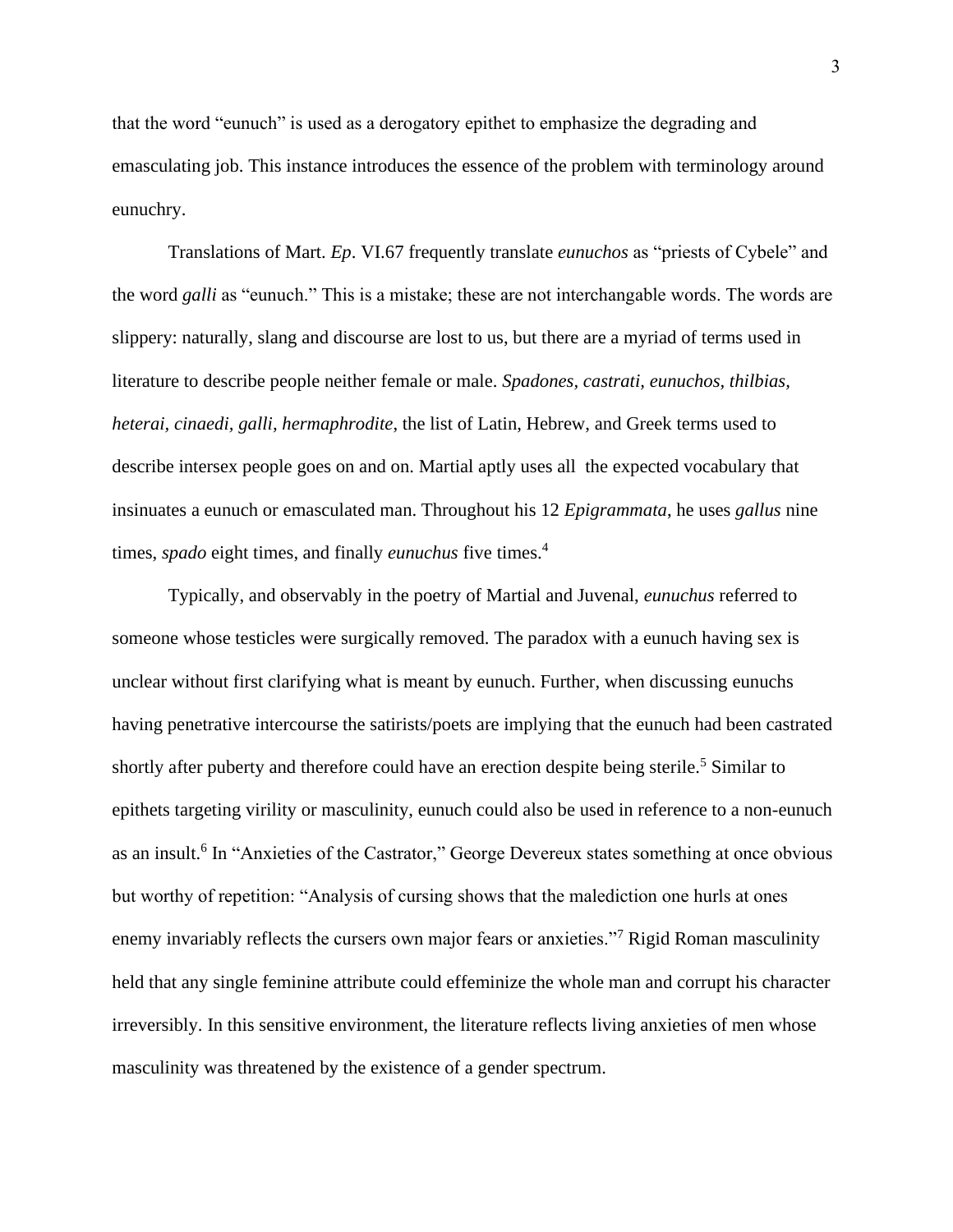The possibilities given above in the non-exhaustive vocabulary list imply, in no particular order, a boy or man who was either fully-ablated (removed penis and testicles), fully-castrated, hormonally-imbalanced, celibate, infertile, asexual, or homosexual. In other words, fundamental to the characterization of a eunuch is their implicit sexless-ness and in the Roman cultural conception of sexuality. Principally, that they would never father children. Eunuchs were thought to be entirely sexless, which gives rise to dissonance between their perceived asexuality and stereotypical sexual deviance. A concrete example of this contradiction is given by another Roman satirist, Juvenal: "There are girls who adore unmanly eunuchs–so smooth,/ so beardless to kiss, and no worry about abortions!"<sup>8</sup> This is strikingly similar to Mart. *Ep*. VI.67 in indicating the sexual desirability of eunuchs, and to the joy of Caelia, their infertility. Martial and Juvenal both write about eunuchs as lovers, which narrows down the type of eunuch about which they are referring. Again, a eunuch who could have an erection (and ejaculate) must have been castrated after puberty.<sup>9</sup> The possibility that this was a practice is guaranteed because Domitian specifically legislated against the practice. A common origin story of eunuchs follows the theme of a handsome youth who is pushed or pulled away from their families in hinterlands and castrated before puberty. This would more closely result in a distinct hairless appearance as Juvenal describes in terms of beardlessness. The Galli, referenced elsewhere in Martial, practiced adult castration but, this was a religious sect and is not representative of the eunuchs to which Martial referred in VI.67.

Unclear language regarding Roman gender construction leaves behind few clues with which to understand the role of eunuchs in Roman sexual relationships.<sup>10</sup> There was certainly an aesthetic to eunuchs, as examples throughout the *Epigrammata* make fun of women's attraction to effeminate eunuch softness and beardlessness. There is also the underlying tension of anxiety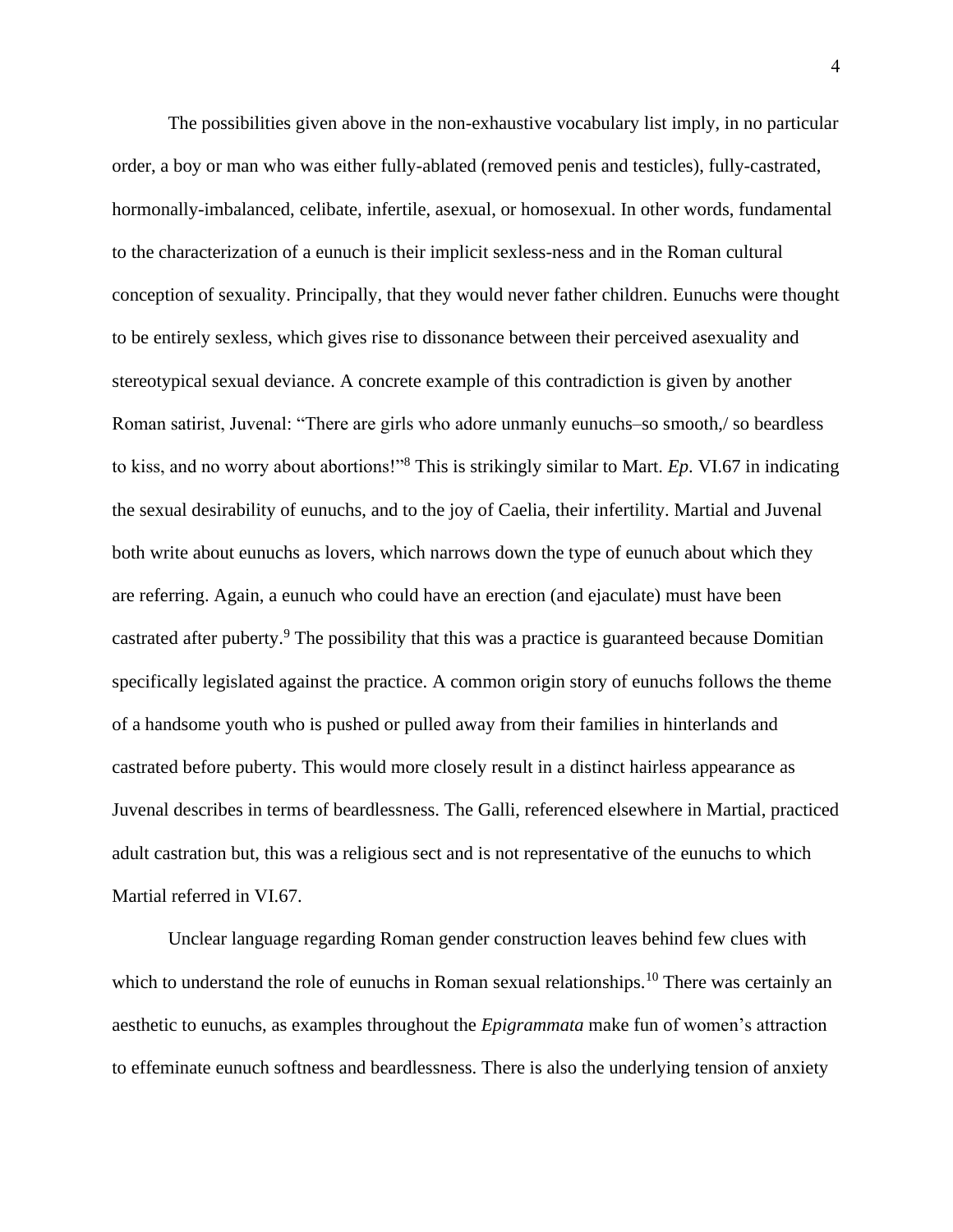from male writers, whose identity and power are threatened by the sexual appetite of women and the possibility for castrated men to satisfy it. This literature is masculine production for masculine consumption. The language around eunuchs show them as attractive, especially by married women, and introduces complications reconciling infertility with sexual desirability and fascinating complexities with ideas of paternity and fatherhood hindering Roman sexual confidence.

#### Paternity

In the words of Walter Stevenson, "the term patriarchy has been stretched beyond recognition in the last few decades."<sup>11</sup> With this in mind, it is clearer to refer to paternity, as this is closer to the notion that Romans struggled with regarding fertility and fatherhood as markers of male power in the household. Mart. *Ep*. VI.67 and Juv. *Sat*. VI.366-78 clearly demonstrate the idea that eunuchs could perform sexually without fathering a child. Their infertility was key to their function in the later Roman and Byzantine worlds to prevent hereditary positions and nepotism, but at the time of Domitian their perceived sexual aptitude was a threat to the masculinity of *veri viri,* or real men. Early Latin literature reflects this anxiety before and during the time of Martial and Domitian: the father's fertility was at the core of the Roman household. This concept structures the genius of the head-of-household, the *paterfamilias*. <sup>12</sup> The identification of fatherhood as essential to Roman culture is further found by Augustus claiming *pater patriae* in 27 BC.<sup>13</sup> Therefore, eunuchs could only fit into the Roman family system either as a foil to fertile fathers or as a threat to their dominance of the household. Not only is there the dissonance of a "less manly" man being a more desirable sexual partner, if sexual potency is parsed as the core of Roman power, but eunuchs should have been eradicated from access to power and proximity to the wives of influential men. <sup>14</sup> This was not the case.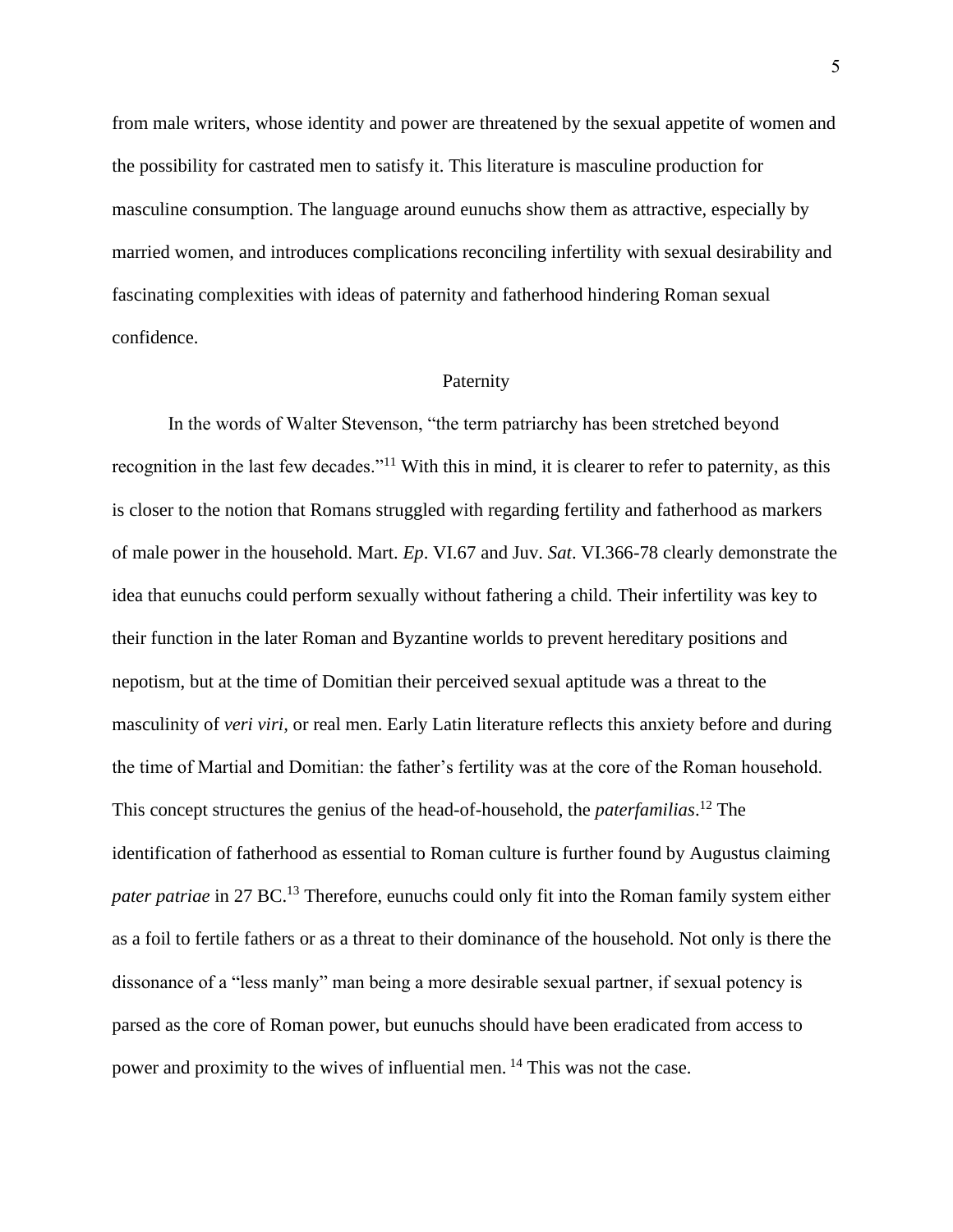Conflict between the sexuality and impotence of eunuchs continues elsewhere in Martial, as in that direct address to Domitian ("…under your rule, there will be no such thing as a eunuch or an adulterer...")<sup>15</sup> Here, Martial jests on the sexual depravity of Rome by saying that eunuchs were sexually involved with mistresses, the wives of influential Roman men. To forbid eunuchs and adultery would indeed promote future generations (more fertile men) and prevent children born out of wedlock but the interesting idea of course is that eunuchs would be adulterers. On one hand, Martial addressed Domitian's legislation to prohibit castration within the empire.<sup>16</sup> On the other hand, this legislation can be paired with Mart. *Ep*. VI.67 to show a growing anxiety towards the very existence of eunuchs and their perceived growing influence over Roman culture.

The episode of Clodius at the Bona Dea illustrates a certain lack of control over Roman sexuality. The famously charismatic Publius Clodius Pulcher joined Pompeia, wife of Julius Caesar, during the sacred rites of the Bona Dea by disguising himself as a woman.<sup>17</sup> This incident fed Cicero for years, as he poured a seemingly endless stream of accusations of lechery against Clodius. Caesar divorced Pompeia, supposedly as a direct result of the scene, under the claim that his wife should be above all suspicion. Without any involvement of eunuchs, this is the same story in different words which Martial and Juvenal put into poetry. A charming man woos the not-unwilling wife of a prominent Roman, and though the underlying anxiety of the story reveals a man's shortcoming to hold his wife's attention. Yet, it is the woman and her theoretical partner who are rebuked.

At this point it is relevant to note that Emperor Domitian had two special relationships (of which Martial was aware) which directly contradicted his legislation against castration and affairs. The first is that one of Domitian's lifelong confidants was the eunuch Earinos. Book 9 of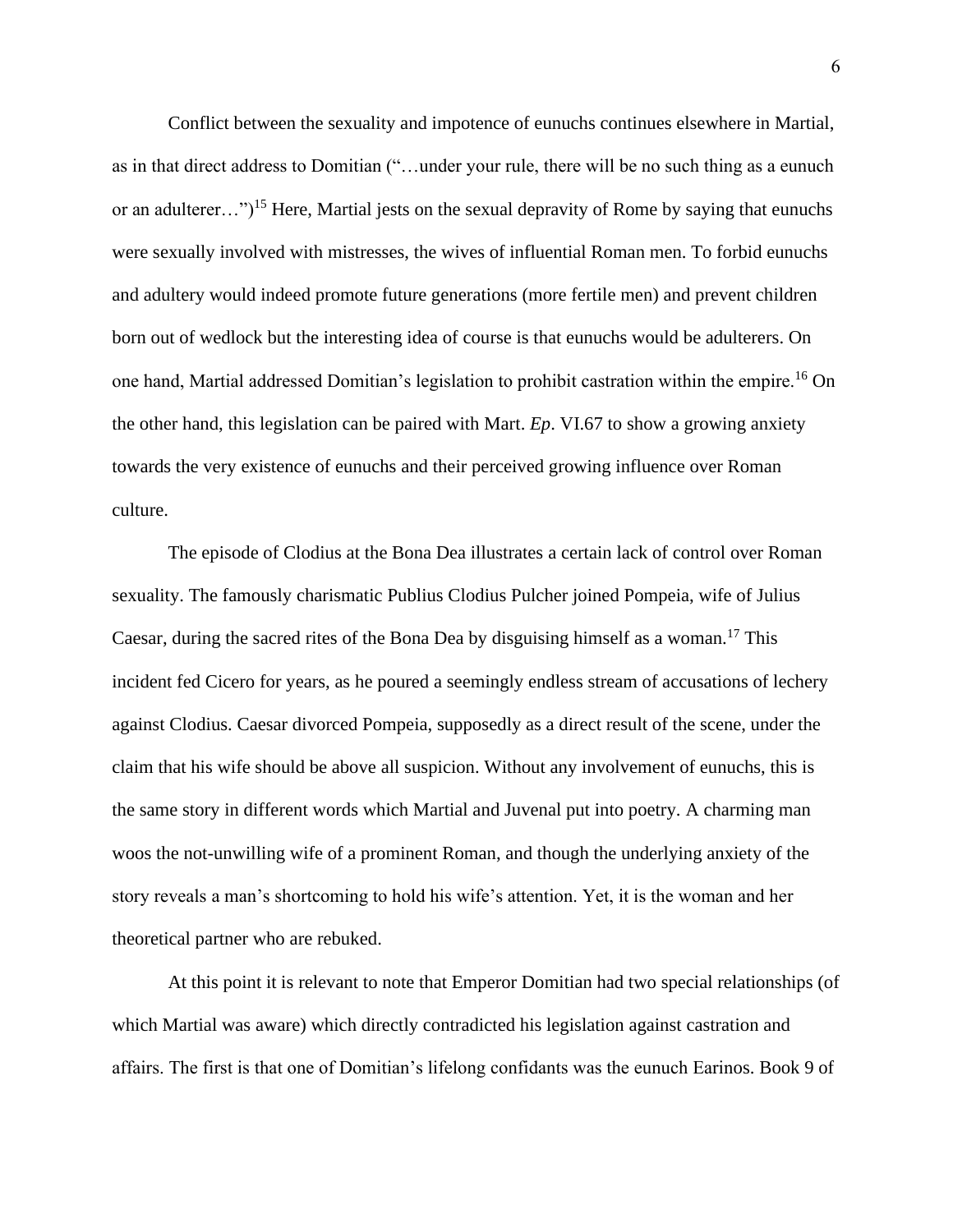*Epigrammata* is rife with poetry about Earinos, and the Roman poet Statius also published poetry about Earinos (specifically, about his hair.)<sup>18</sup> What is known of Earious is the standard eunuch backstory. He was sent from his home in Pergamum to Rome as a boy, where he was castrated *before puberty* to preserve his boyish good-looks.<sup>19</sup> If this detail is true, it would explain Earinos being castrated before Domitian banned the practice (conveniently absolving the emperor of hypocrisy), and also it would mean that Earinos was not sexually prolific. His role at Domitian's court was as cup-bearer, and Domitian's sincere affection for him was proved by granting early manumission, when Earinus was between  $16-18$  years old.<sup>20</sup> Martial exhausted all possibilities for word-play on the name "Earinos" and his associations with Ganymede, Pergamum, and Aesculapius, but there is no direct abuse towards Earinos' sexual behavior. This was either to maintain a mild sense of decency and respect toward Domitian, or because there was enough understanding that accusations would not stick, because of the *type* of eunuch that Earinos was. As a eunuch castrated before puberty, Earinos would unlikely have been able to engage in penetrative sex as an active partner.

Diverting slightly from Domitian is an account from Philostratus on Emperor Hadrian's favourite eunuch. Favorinus of Arelate (Arles) was a highly educated eunuch from Gaul, who travelled extensively through Rome, Italy, and had journeys through Greece. It is likely that Lucian's *The Eunuch* was based on Favorinus. The relationship between Favorinus and Hadrian and Earinus and Domitian differs slightly in that Favorinus did not stay on good terms with Hadrian, and his criticism of Hadrian led to banishment. Tellingly, the punishment was not worse. Unlike Earinos, Favorinus was born a eunuch although this does mean that they shared nearly lifelong infertility.<sup>21</sup> Favorinus' popularity did not save him from expostulation, and thematically, he was accused of adultery.<sup>22</sup> A quote attributed to Favorinus appropriately goes: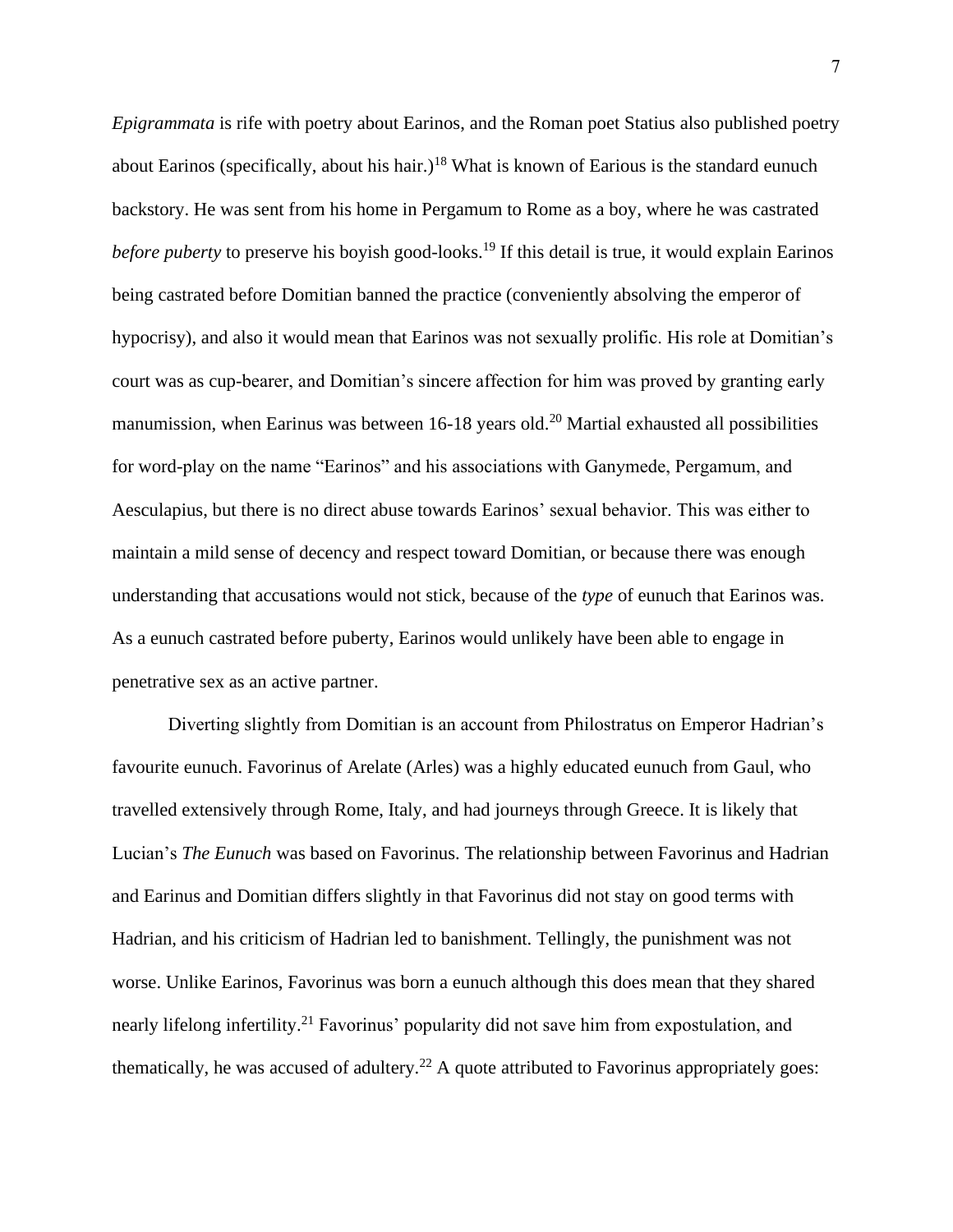"there are three paradoxes in his life: though he was a Gaul he led the life of a Hellene; a eunuch, he had been tried for adultery; he had quarrelled with an Emperor and was still alive."<sup>23</sup> Naturally, this topic could be expanded to include other famous eunuchs and even the notorious relationship between Nero and Sporus.

Domitian's second special relationship was with his niece, Julia. Their liaison resulted in pregnancy and her subsequent death from an abortion. This feeds into two further possible meanings behind Mart. *Ep*. VI.67; Caelia fears the fruits of becoming illegitimately pregnant and also fears potentially fatal procedures to end pregnancy. The contradictions posed by Latin sources force thinking outside the box. Tacitus reported to his readership that Germanic societies did not need laws regarding the family unit because there was a culturally-imposed prohibition on adultery or abortion.<sup>24</sup> This may be wishful thinking or Tacitus being liberal with the idea of "noble savages." Either way, it makes a clear point that Tacitus saw a society which contrasted his own Roman world in which the family unit was not supported enough by social habits and instead required legislation to enforce ideal practices. The Julian laws encouraging familymaking reveal that there were (perceived) Roman problems establishing and growing citizen families with clear paternity.<sup>25</sup> With the significance of *pater patriae* conflict grew between the importance of fatherhood and the control that men actually had over their families. It seems eunuchs are better sexual partners since there is no risk of pregnancy and there is even a particular aesthetic appeal, which the satirists mentioned in their emphasis of hairlessness. <sup>26</sup> Martial describes non-penetrative eroticism in his other Epigrams, and it would not be satire if his audience was entirely unfamiliar or so uncomfortable with the possibility of sex without penetration. They were infertile; they were the ideal affair partner.

Power Dynamics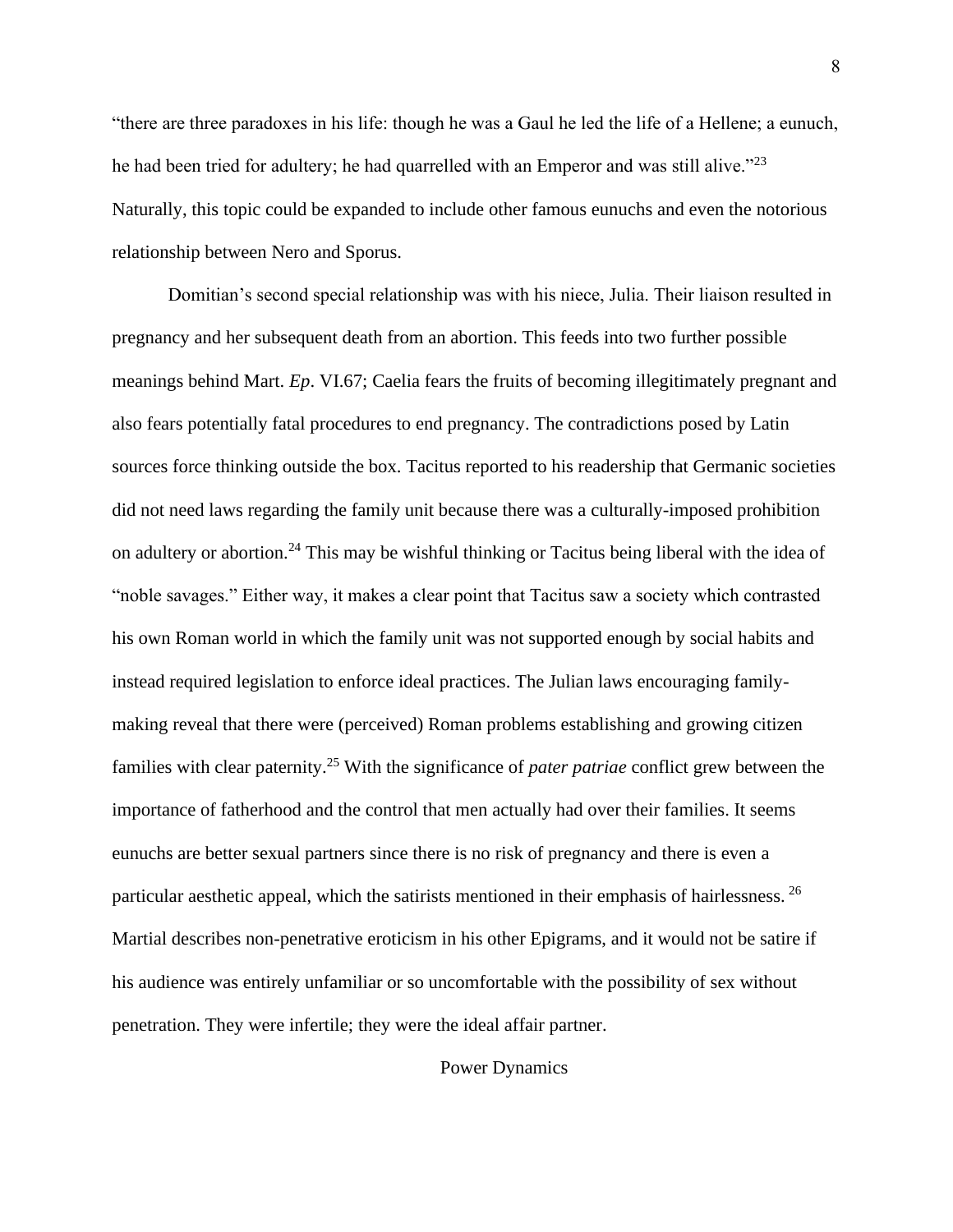The stories of Domitian and Earinos, Hadrian and Favorinus, Nero and Sporus, and even Domitian and Julia could also be case studies of power exchange dynamics in Roman (Platonic) relationships. Martial has several interesting poems about sexual power play between a mistress and her slave, castrated or not. In fact, he pokes particular fun at Cinna and his wife for having so many children, all of them resembling their household slaves.<sup>27</sup> A possible threat to the Roman man would be eunuchs as better sexual partners because there is the possibility of sex without life-threatening consequences of pregnancy or life-altering consequences of paternity. Although Martial writes about eunuchs as lovers there are no explicit references to penetrative sex. This makes sense, given the very effects of castration. Luckily there is more to sex than intercourse and although Roman sources often dismiss other forms of pleasure, we shall consider them under the assumption that our sources are limited to reflecting perspectives of stuffy moralizing Roman men and are not inclusive of Roman sexual practices as a whole.<sup>28</sup>

Taking into account any sexual limitations of a eunuch, Martial pokes fun at the Gallus Baeticus whose particular proclivity is performing cunnilinctus: "*quid cum femineo tibi, Baetice galle, barathreo*? (what use have you, eunuch Baeticus, for the female cleft?)"<sup>29</sup> Likewise, Apuleius makes a joke where a group of eunuchs, at first mistaken for women, enjoy anal penetration.<sup>30</sup> The perpetual butt of jokes, Martial pits man against myth in another jest: "*Drauci Natta sui vocat pipinnam, conlatus cui Gallus est Priapus*. (Natta calls it his stud's pee-pee, but compared to that guy, Priapus is a eunuch)<sup>331</sup> The interesting part of this comparison is the insinuated anatomy. Is Martial suggesting that the Galli were fully ablated? Or just that they were perpetually flaccid on account of hormonal function from removal of the testicles? The humour here fits neatly into the tradition set forth by Catullus and Horace who looked from Callimachus to Hipponax when creating sexual innuendo and sexual themes in poetry.<sup>32</sup>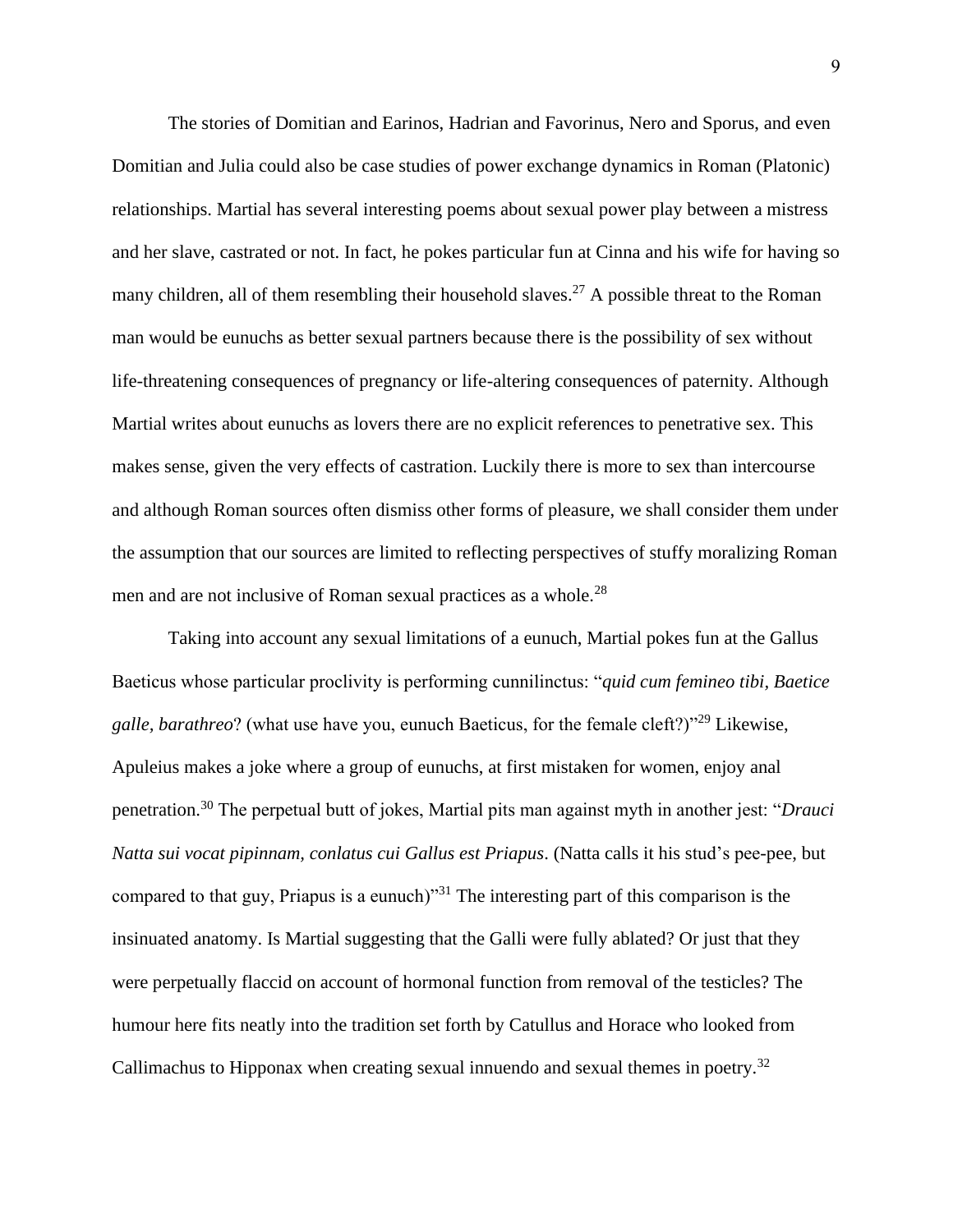Performance, role, and position during sex all reflected the social and sexual power of an individual. There is more to the sex acts between women and eunuchs than the subversion of gender roles. It is also the intermixing of different social standings which affected Roman perceptions of sexually active eunuchs. This depends on what the sex act is, and if it would be demeaning for the masculine partner as cunnilinctus was.<sup>33</sup> Roman sources maintain that oralgenital contact was held with special contempt.<sup>34</sup> This is not exclusively a classist perspective from limited sources by and for an audience of landed and literate aristocracy. Graffiti and fresco replicate the theme to maintain oral-genital sex was not fashionable in Roman times.<sup>35</sup> Participants are expected to be ashamed for their supposed foulness. Martial wants Lesbia to drink water after fellating,<sup>36</sup> elsewhere wrote that kissing a fellator is analogous to immersing oneself in dirty bathwater,  $37$  and that he could not recommend kissing or sharing cups with some people.<sup>38</sup>

Examples from Artemidoros' dream book create the effect that gender is secondary and the primary indicator of the dream's significance is the hierarchical difference.<sup>39</sup> To return briefly to Caesar, the trouble with Clodius's involvement with Pompeia was a class issue, not necessarily a "sex" issue. The idea that Caesar's wife be "above suspicion" was the threat to even himself and led to his divorce, in the public eye, far more than the idea that his wife had been unfaithful. Further, as Artemidoros shows, telling situations of citizens dreaming of sex with enslaved persons are given as perversions of *dominance* and *subordination*, not perversions of masculine and feminine. This difference often but not always aligns with masculinity and femininity, however, masculine attributes and dominance do not necessarily align with biologically masculine subjects.

Finally, it is unavoidable to mention the aesthetic of eunuchs in the context of their sexual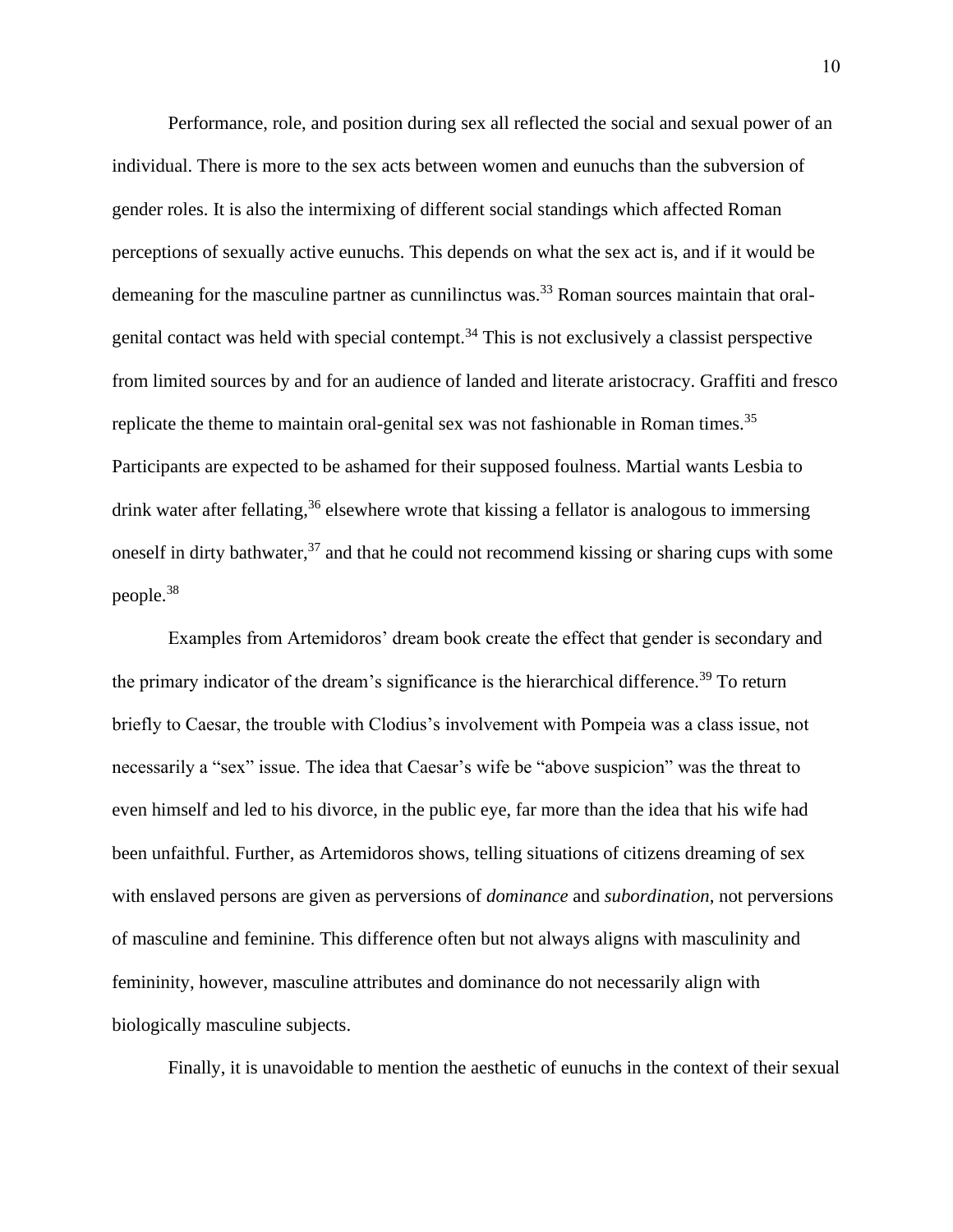relationships with married women.<sup>40</sup> The beauty of eunuchs is another way in which they were sexually objectified by both male and female Roman society. Artistic tastes shifted from strong, hairy and muscular bodies towards soft, hairless and romantic silhouettes. With this shift, so grew tastes for soft and romantic eunuch partners. Roman nostalgia in the second century BC paved the way for a revival of Hellenization, and soon Romans were grooming citizen youths.<sup>41</sup> Those aesthetic features of young boys were unsurprisingly the same effeminate qualities shared by eunuchs: youthful and smooth skin, long limbs, thick hair. Beauty was compounded by the social similarities– eunuchs and boys were both technically submissive either to a master or pater familias, respectively, and therefore until they began to show tell-tale signs of puberty (like beard growth) they were coveted as passive sexual partners.<sup>42</sup> Seneca the Elder disapprovingly wrote about this practice from the first century BC: "Distinguished men use their wealth to combat nature: they own troops of castrated youths, they cut their darlings, to fit them to submit to their lusts…"<sup>43</sup> The taste for castrated boys/men runs contradictory to the Roman core values of masculine fertility as household genius.

In the words of Devereux, "The more fully one understands a given phenomenon in terms of the nature/individual/inside frame of reference, the less fully one understands it simultaneously in terms of the nurture/society/outside frame of reference, and vice versa, of course."<sup>44</sup> Roman male and female attraction to eunuchs as sexual partners is fundamentally at odds to Roman definitions of masculinity, which is perhaps why the subject is so comfortably addressed in satire. Despite its clear contradiction, the existence and popularity of eunuchs in the Roman world reflect that there were many levels of sexual behaviour and trends in Roman society.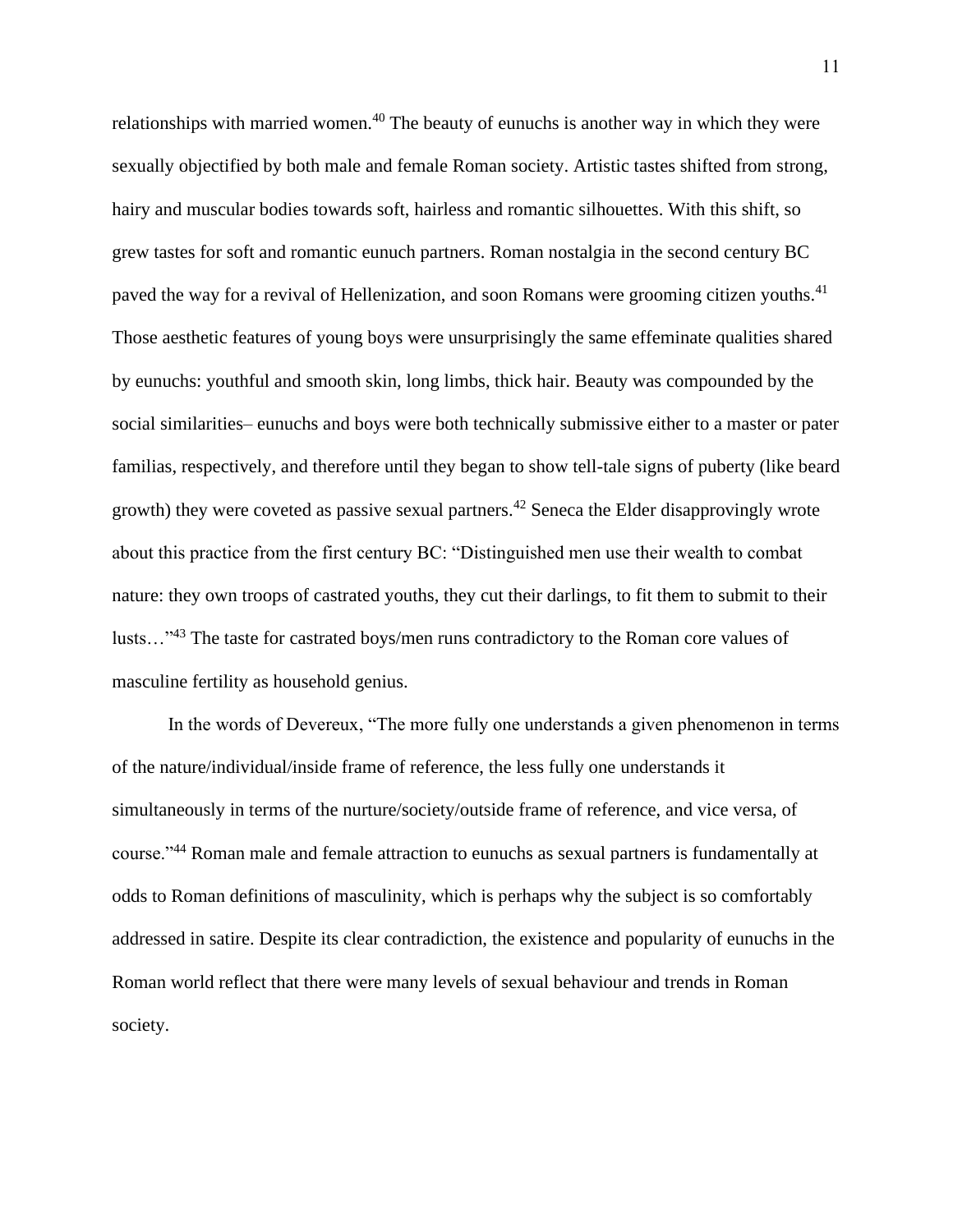<sup>3</sup> Translation provided by Noel Lenski, "Working Models: Functional Art and Roman Conceptions of Slavery," in *Roman Slavery and Roman Material Culture* ed. Michele George, Vol. 52. University of Toronto Press: 2013. 148. <sup>4</sup> Thanks to Jennifer Blackwell for counting and finding all instances of related vocabulary as part of her 2003 Masters thesis *Spadones et Castrati: Two Types of Eunuchs in Roman Literature and Law*: *eunuchus*: 3.58.32, 3.82.15, 6.67.1, 8.44.15, 10.91.1 and *gallus*: 1.35.15, 2.45.2, 3.24.13, 3.81.1, 3.81.5, 5.41.3, 11.72.2, 11.74.2, 13.63.2

<sup>5</sup> The famous Bible verse Matthew 19:12, "For there are eunuchs who were born that way from their mother's womb; and there are eunuchs who were made eunuchs by men; and there be eunuchs, which have made themselves eunuchs for the kingdom of heaven's sake," is not given attention in this paper because it is not timely nor an accurate reflector of contemporary attitudes towards eunuchs or sexuality. Important to note, however, is that this quote was later frequently used to justify monastic celibacy and even different Christian cults who practiced autocastration, such as the Skoptsy.

<sup>6</sup> Elinor Leiber, "The Hippocratic 'Airs, Waters, Places' on Cross-Dressing Eunuchs: 'Natural' yet also 'Divine' in *Sex and Difference in Ancient Greece and Rome*, 2003. 351-369. This chapter is perhaps too liberal with using the word eunuch to retroactively label individuals, attributing the word to mythological people and using "eunuch" to describe people who possibly suffered a medical condition leading to infertility etc. when they were not described this way by contemporary sources.

<sup>7</sup> George Devereux, "Anxieties of the Castrator," *Ethos*, Vol. 10, No. 3, 1982. 283.

8 Juvenal, *Saturnae* 6.366-78, trans. Peter Green, *Juvenal: The Sixteen Satires*, London, 1974.

<sup>9</sup> Edward Courtney, *A Commentary on the Satires of Juvenal*, University of California, Berkeley, 2013. 268.

<sup>10</sup> For resources towards ancient asexuality, hermaphroditism, and third gender: Elinor Leiber, "The Hippocratic 'Airs, Waters, Places' on Cross-Dressing Eunuchs: 'Natural' yet also 'Divine' in *Sex and Difference in Ancient Greece and Rome*, 2003. 351-369; Morales "Transmythology" in *Antigone Rising: The Subversive Power of Ancient Myths*. 121-145; François Lissarague, "The Sexual Life of Satyrs," in Halperin et al, *Before Sexuality*, 53-81. <sup>11</sup> Walter Stevenson, "The Rise of Eunuchs in Greco-Roman Antiquity," *Journal of the History of Sexuality*, Vol. 5,

No. 4, 1995. 496. <sup>12</sup> Stevenson, "The Rise of Eunuchs," 498.

<sup>13</sup> Stevenson, 498.

<sup>14</sup> Stevenson, 498.

<sup>15</sup> Mart., *Ep*. VI.2

<sup>16</sup> Stevenson, 499. From Theodor Mommsen, *Römisches Strafrecht* Graz. 1955. 637, which detailed Domitian's legislations.

<sup>17</sup> The whole story can be found in Plutarch, *Life of Caesar*, 9-10. 2nd c. AD.

<sup>18</sup> Christer Henriksén, "Earinus: An Imperial Eunuch in the Light of the Poems of Martial and Statius," *Mnemosyne* 50, 1997. 281. According the Henriksén's research, little is gleaned about Earinus' life from Martial, Statius, or even Dio Cassius (who also wrote about the Earinus). What is known and understood, without aetiological detail, is provided.

<sup>19</sup> "According to Statius *Silvae* 70, the castration was performed 'without a wound' (*haud ullo concussum vulnere corpus*), which Vollmer suggests means that he was made a *thilbias*) i.e. was castrated without surgery as an infant." Christer Henriksén, "Earinus: An Imperial Eunuch in the Light of the Poems of Martial and Statius," 283. "Without surgery" here means by crushing the testicles. More in Shaun Tougher*, Eunuchs in Antiquity and Beyond.* London: Classical Press of Wales and Duckworth, 2002.

<sup>20</sup> Henriksén, "Earinus," 288. "Manumission earlier than the age of 30, the minimum age prescribed by the Lex Aelia Sentia of 4 AD, was very rare in the imperial household…" From P.R.C. Weaver, *Familia Caesaris*

<sup>&</sup>lt;sup>1</sup> Into the very Late Roman and finally Byzantine world special posts became exclusive to eunuchs to avoid dynastic complications or the possibility for positions to become hereditary in any respect. Nonetheless there were still instances of eunuch uncles engaging in nepotism for their nephews. More on the fascinating timeline of eunuchs in the Greek, Roman, and Byzantine worlds given in: Walter Stevenson, "The Rise of Eunuchs in Greco-Roman Antiquity," *Journal of the History of Sexuality*, Vol. 5, No. 4, 1995. 495-511.

<sup>&</sup>lt;sup>2</sup> Central to this paper will be distinctions between intercourse and other types of sexual activity. In this sentence I am using the word "sex" generally and liberally, without any specific implication of penetration or intercourse. This will continue to be the function of the word unless otherwise stated.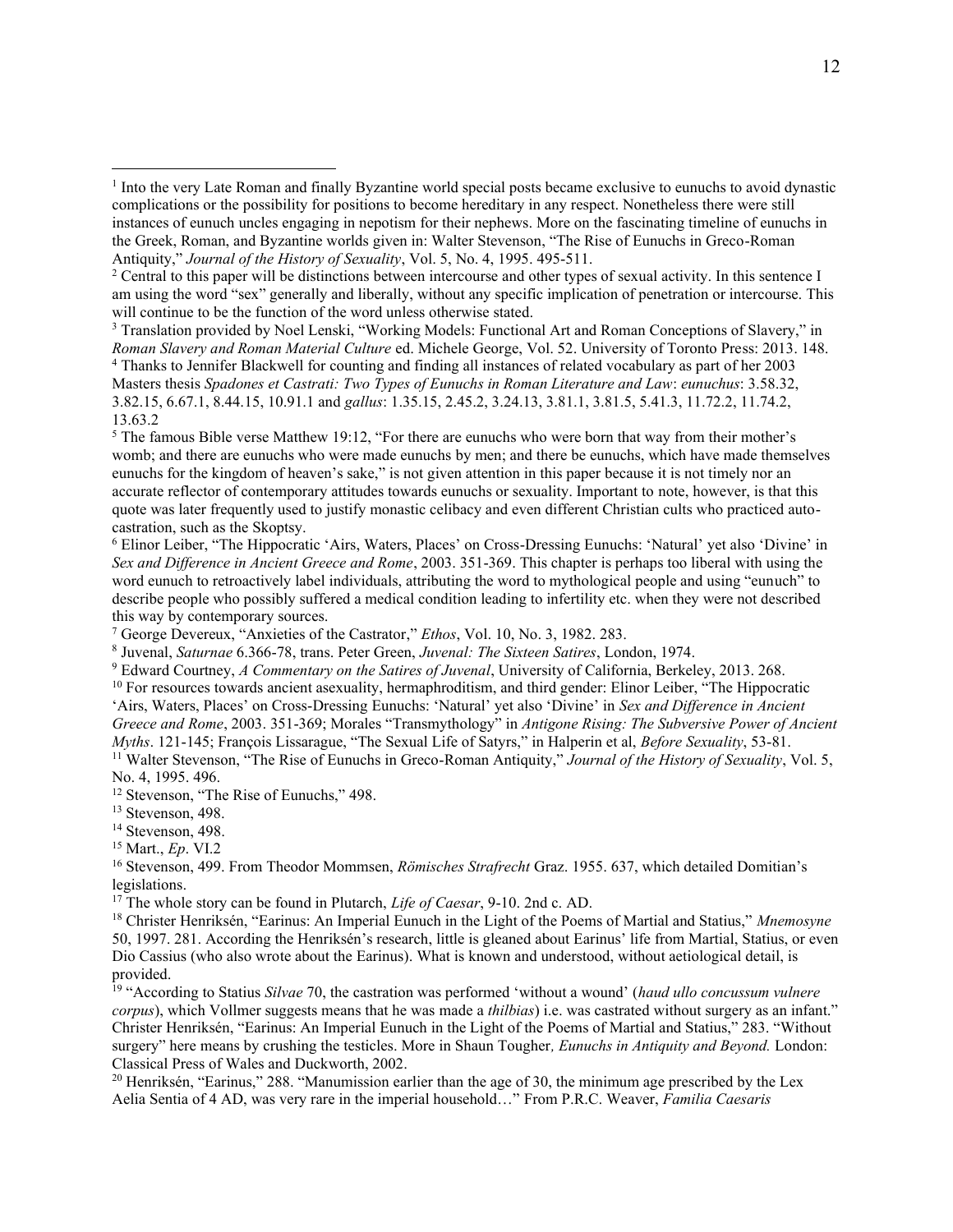(Cambridge 1972), 100 ff, "reasons for early manumission could be intent to marry the patron… or any ties of affection…"

<sup>21</sup> It is, of course, unclear the true meaning of this. There are many medical/biological reasons which Roman sources classified as eunuchism, with possible conditions resulting in similar traits as eunuchs being Marfan Syndrome and Reifenstein's Syndrome. More in: M. Horstmanshoff, "Who is the True Eunuch? Medical and Religious Ideas about Eunuchs and Castration in the Works of Clement of Alexandria," in S. Kottek and M. Horstmanshoff (eds), *From Athens to Jerusalem: Medicine in Hellenized Jewish Lore and in Early Christian Literature*. Rotterdam: Papers of the Symposium in Jerusalem, 2000. 101-118.

<sup>22</sup> Stevenson, "The Rise of Eunuchs," 503.

<sup>23</sup> Stevenson, 504 from Philostratus *Vitae Sophstarum*, 8.489.

<sup>24</sup> Tacitus, *Germania.* Trans. Alfred John Church. William Jackson Brodribb. Lisa Cerrato. edited for Perseus. New York: Random House, Inc. 1942. 19.2-3

<sup>25</sup> "The earlier focus of a man's political and military service changed to a broader ethical concept when the aristocracy no longer generally participated in battle. It came to include the denial of excessive pleasures (sexual– with males or females–and otherwise) through self control and applied to the man himself and those within his household." Tatiana Ivleva, Rob Collins, eds., *Un-Roman Sex: Gender, Sexuality and Lovemaking in the Roman Provinces and Frontiers.* New York: Routledge, 2020. 185. This idea begets the celibacy, denial of pleasure and avoidance of desire in the early Christian moment often found in hagiography.

<sup>26</sup> Blackwell, Jennifer A. *Spadones et Castrati: Two Types of Eunuchs in Roman Literature and Law.* University of Florida, 2003. See chapter 1.

<sup>27</sup> Mart., *Ep*. VI.39.

<sup>28</sup> For this I would like to reference Eva Stehle, "Sappho's Gaze: Fantasies of a Goddess and Young Man," *Differences* 2, 1990. 88-125 as argument and evidence towards Roman attitudes against non-penetrative sex acts. Further it should be noted that similarly enough, intercrural sex acts with young boys is also in a grey-area to the ancient mindset. Without drawing a straight line between the Attic Symposia and Juvenal's dinner parties, I want to offer this as a cross-cultural comparison to consider "what counts" as sex. It is my opinion that Halperin and Richlin have it right with the Priapic paradigm and that other sex acts were either "debased" or not considered, as in sexual relations between women.

<sup>29</sup> Mart., *Ep*. III.81

<sup>30</sup> Apuleius, *Metamorphoses*, Stephen Gaselee, ed. 8.26. Analysis in Stevenson, "The Rise of Eunuchs," 501-502.

<sup>31</sup> Mart., XI.72. Translation from Craig A. Williams, *Roman Homosexuality*, although I hesitate to translate "gallus" as "eunuch".

<sup>32</sup> More in Alexander Dale, "A Feast Fit for a Eunuch: Hipponax Frs. 26, 26a, and Martial 3.77." *Phoenix*, Vol. 71, No. ¾, 2017. 226-227.

<sup>33</sup> Mart., XI.61.

<sup>34</sup> Craig A. Williams, *Roman Homosexuality,* 218-221.

<sup>35</sup> John R.Clarke, *Looking at Lovemaking: Constructions of Sexuality in Roman Art 100 B.C. – A.D. 250,* University of California Press, 2001.

<sup>36</sup> Mart., *Ep*. II.50.

<sup>37</sup> Mart., XI.95.

<sup>38</sup> Craig A. Williams, *Roman Homosexuality,* 218.

<sup>39</sup> Suzanne Macalister, *Gender as Sign and Symbolism in Artemidoros' Oneirokritika: Social Aspirations and Anxieties*, 149.

<sup>40</sup> Shaun Tougher, "The Aesthetics of Castration: the Beauty of Roman Eunuchs." In *Castration and Culture in the Middle Ages*, ed. Larissa Tracy, Cambridge: Boydell & Brewer, 2013. 48-72.

<sup>41</sup> Blackwell, who cites Cantarella 1992: 120.

<sup>42</sup> Petronius, *Satyricon*, 119.19: "*Heu, pudet, effari perituraque prodere fata, Persarum ritu male pubescentibus annis surripuere viros exsectaque viscera ferro in venerem fregere, atque ut fuga nobilis aevi circumscripta mora properantes differat annos, quaerit se natura nec invenit. Omnibus ergo scorta placent fractique enervi corpore gressus et laxi crines et tot nova nomina vestis, quaeque virum quaerunt."*

<sup>43</sup> Seneca the Elder, *Controversiae*, trans. Michael Winterbottom, LCL 464, 440-441.

<sup>44</sup> George Devereux, "Anxieties of the Castrator," *Ethos*, Vol. 10, No. 3, 1982. 290.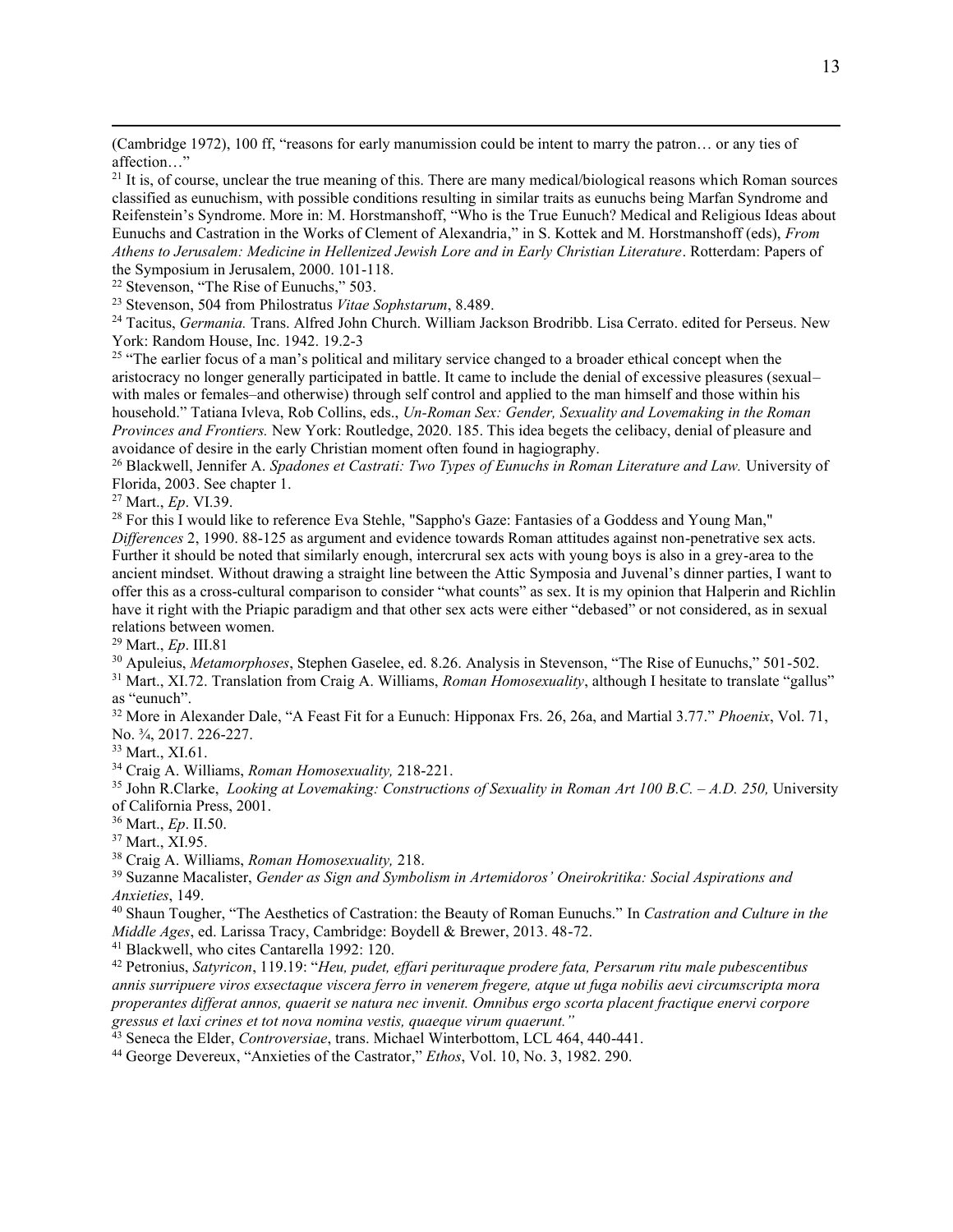# Bibliography

## **Primary:**

- Apuleius. *Metamorphose*s. Gaselee, Stephen ed. London: William Heinemann, 1915. perseus.tufts.edu
- Martial. *Epigrammata*. Trans. Heraeus, Wilhelm; Borovskij, Jacobus ed. Leipzig, 1925/1976. perseus.tufts.edu
- C. Julius Caesar. *De Bello Gallico*. Holmes, T. Rive ed. 1915. perseus.tufts.edu
- Hipponax. *Fragments*. Harvard University Press, 2021. Loebclassics.com
- Juvenal. *Saturnae*, trans. Peter Green, *Juvenal: The Sixteen Satires*. London, 1974. perseus.tufts.edu
- Petronius. *Satyricon*. London: William Heinemann, 1913. Perseus.tufts.edu
- Seneca the Elder. *Controversiae*. Trans. Michael Winterbottom, LCL 464. perseus.tufts.edu
- Statius. *Silvae.* Edited and translated by D. R. Shackleton Bailey. Revised by Christopher A. Parrott. Loeb Classical Library 206. Cambridge, MA: Harvard University Press, 2015.
- Tacitus. *Germania.* Trans. Church, Alfred John; Jackson Brodribb, William; Cerrato, Lisa eds. New York: Random House, Inc. 1942. perseus.tufts.edu

# **Secondary:**

- Blackwell, Jennifer A. *Spadones et Castrati: Two Types of Eunuchs in Roman Literature and Law.* MA Thesis, University of Florida, 2003.
- Clarke, John R. *Looking at Lovemaking: Constructions of Sexuality in Roman Art 100 B.C. – A.D. 250.* University of California Press, 2001.
- Courtney, Edward. *A Commentary on the Satires of Juvenal*, University of California, Berkeley, 2013.
- Dale, Alexander. "A Feast Fit for a Eunuch: Hipponax Frs. 26, 26a, and Martial 3.77." *Phoenix*, Vol. 71, No. ¾, 2017. 215-229.
- Devereux, George. "Anxieties of the Castrator." *Ethos*, Vol. 10, No. 3, 1982. 279-297.
- Gleason, Maud W. "The Semiotics of Gender: Physiognomy and Self-Fashioning in the Second Century C.E." In *Before Sexuality: The Construction of Erotic Experience in the Ancient Greek World*, edited by David M. Halperin, John J. Winkler, and Froma I. Zeitlin, Princeton University Press, 1990. 389-416.
- George, Michele, ed. *Roman Slavery and Roman Material Culture*. Vol. 52. University of Toronto Press, 2013.
- Germany, Robert. *Mimetic Contagion: Art and Artifice in Terence's Eunuch*. New York: Oxford University Press, 2016.